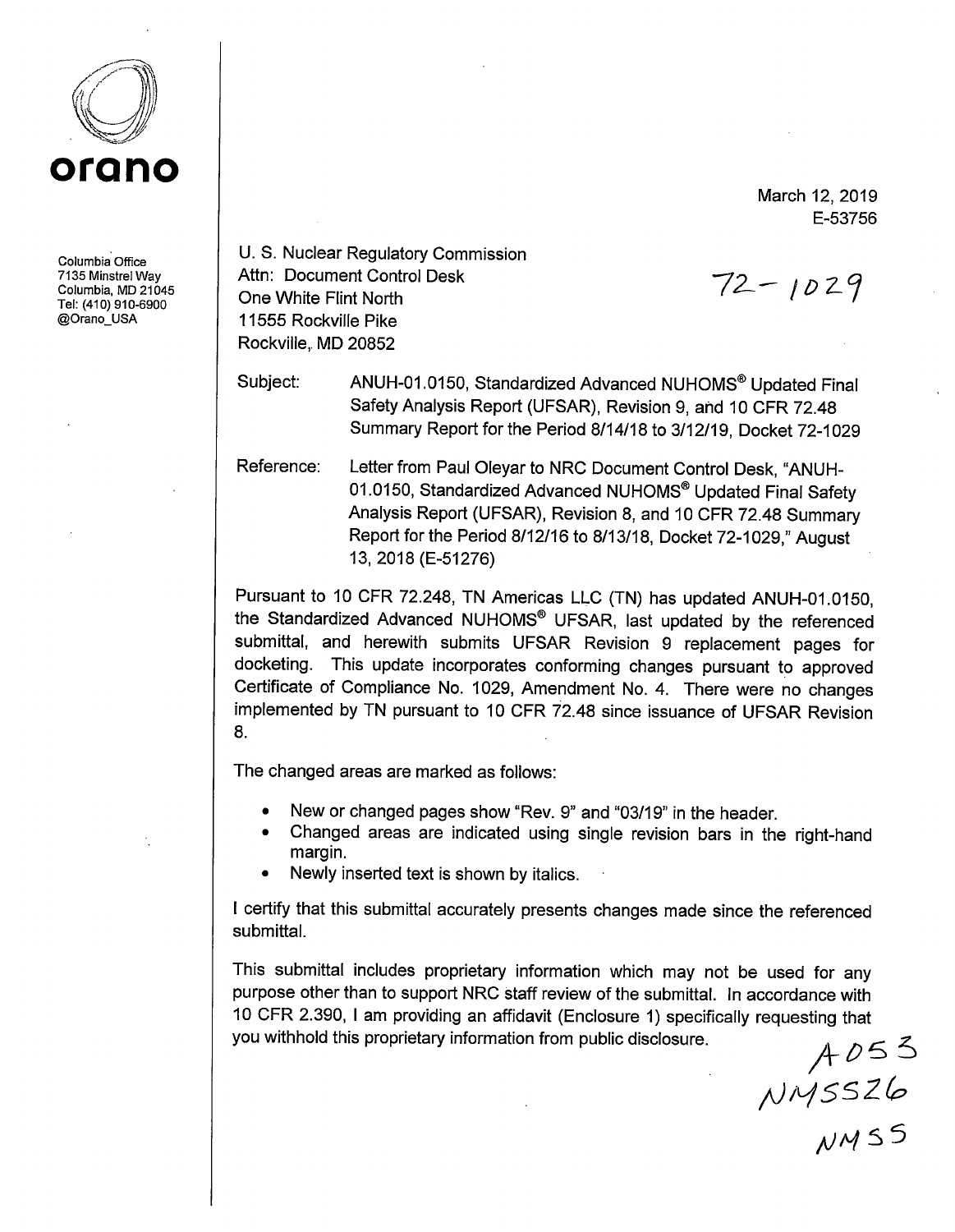Accordingly, two versions of replacement pages, Proprietary and Public, are provided, as Enclosures 2 and 3, respectively.

Also, regarding the summary report required to be submitted pursuant to 10 CFR 72.48(d)(2), TN Americas LLC made no changes in facilities or spent fuel storage cask design, no changes in procedures, and no tests or experiments pursuant to  $(c)(2)$  of 10 CFR 72.48 during the period 8/14/18 to 3/12/19 for the Standardized Advanced NUHOMS® System.

Should you have any questions regarding this submittal, please do not hesitate to contact Mr. Douglas Yates at 434-832-3101, or by email at Douglas.Yates@areva.com.

Paul Oleyar Vice President

cc: Christian Jacobs (NRC SFM) as follows, in a separate mailing:

- One paper copy of this cover letter
- One electronic copy (computer disk) of this entire submittal
- Six electronic copies (computer disk) of the ANUH-01.0150, Standardized Advanced NUHOMS® UFSAR, Revision 9 (Proprietary Version)

List of Enclosures:

- 1. Affidavit Pursuant to 10 CFR 2.390
- 2. Replacement Pages for ANUH-01.0150, Standardized Advanced NUHOMS® UFSAR, Revision 9 (Proprietary Version)
- 3. Replacement Pages for ANUH-01.0150, Standardized Advanced NUHOMS® UFSAR, Revision 9 (Public Version)